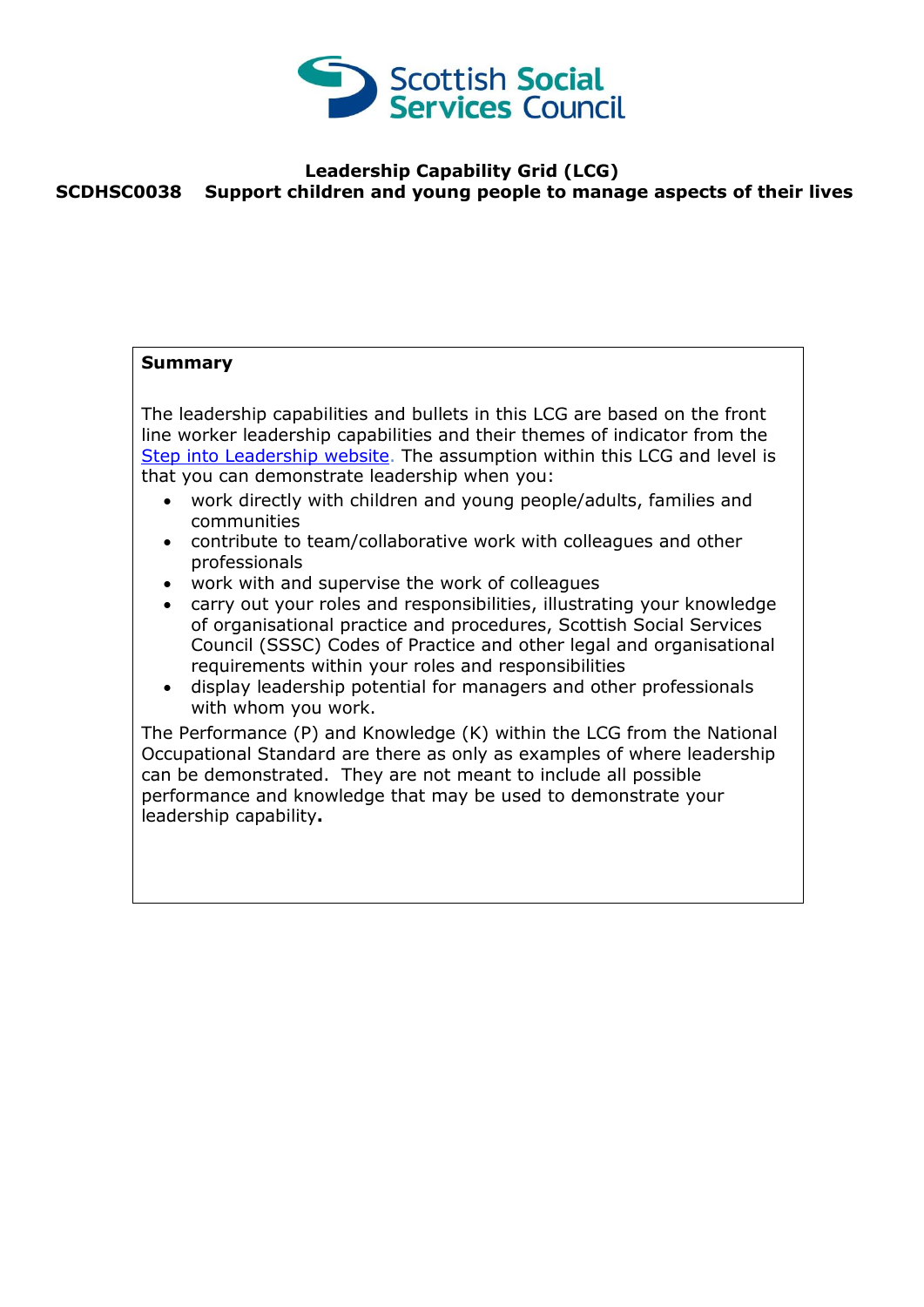

## **Leadership Capability Grid (LCG) SCDHSC0038 Support children and young people to manage aspects of their lives**

| Leadership<br>capabilities         | When supporting children and young people to manage aspects of<br>their lives you can demonstrate leadership capabilities by:                                                                                                                                                                                                                                                                                                                                                                                                                                                                                                                                                                                                                                                                                                                 |
|------------------------------------|-----------------------------------------------------------------------------------------------------------------------------------------------------------------------------------------------------------------------------------------------------------------------------------------------------------------------------------------------------------------------------------------------------------------------------------------------------------------------------------------------------------------------------------------------------------------------------------------------------------------------------------------------------------------------------------------------------------------------------------------------------------------------------------------------------------------------------------------------|
| <b>Vision</b>                      | Providing a vision for those with whom you work and your organisation when<br>you:<br>• See how best to make a difference when providing active support ( $P1-9$ ;<br>11-12,14,19-20, 22-24; K1-5, 11, 16, 25-26, 36, 43-49)<br>• Communicate and promote ownership of the vision when working with<br>children and young people (P1-9; 11-12,14,19-20, 22-24; K1-5, 11, 16,<br>25-26, 36, 43-49) seeking extra support (K20) and working with others<br>(P13, 21)<br>• Promote social service values through active participation and<br>personalisation (P1-9, 11-12,14 19-20, 22-24; K1-5, 11, 13-19; 27, 29,<br>43-49) and when working others (P13, 21)<br>• See the bigger picture when demonstrating knowledge and practice of<br>organisational, local and national policies and procedures (P; K6, 8-9, 27-<br>28, 33-36, 36, 43-49) |
| Self-<br>leadership                | Displaying self-leadership when you:<br>• Demonstrate and adapt leadership when supporting children and young<br>people to manage aspects of their lives (All P; K24)<br>• Improve own leadership by seeking advice (K20) and self reflection<br>(K24)<br>• Take intelligent risks when supporting children and young people to<br>manage aspects of their lives (P1-10, 14-15, 17-19, 22,-24; K40, 43-49)<br>• Demonstrate and promote resilience (All $P$ ; K3, 4, 19, 32, 43-49)<br>• Challenge discrimination and oppression (K1, 4, 31, 43-49)                                                                                                                                                                                                                                                                                           |
| <b>Motivating</b><br>and inspiring | Motivating and inspiring others when you:<br>• Inspire people by personal example (P2-9; 11-14 19-21, 22-24; K14-20,<br>$43 - 49$ )<br>Recognise and value the contribution of others ( $P2-9$ ; 11-14 19-21, 22-<br>24; K9-10, 20, 43-49)<br>Support the creation of a learning and performance culture (All P; K16-<br>20, 24, 47)                                                                                                                                                                                                                                                                                                                                                                                                                                                                                                          |
| <b>Empowering</b>                  | Empowering people when you:<br>Enable leadership at all levels (P2-9; 11-14 19-21, 22-24; K8-9; 16-20,<br>$43-49$<br>Support the creation of a knowledge and management culture (All P;<br>$K16-20, 24, 47)$<br>• Promote professional autonomy (P2-9; 11-14 19-21, 22-24; K16-20, 24-<br>26)<br>• Involve people in development and improvement (P2-9; 11-14 19-21, 22-<br>24; K16-20, 38, 43-49)                                                                                                                                                                                                                                                                                                                                                                                                                                            |